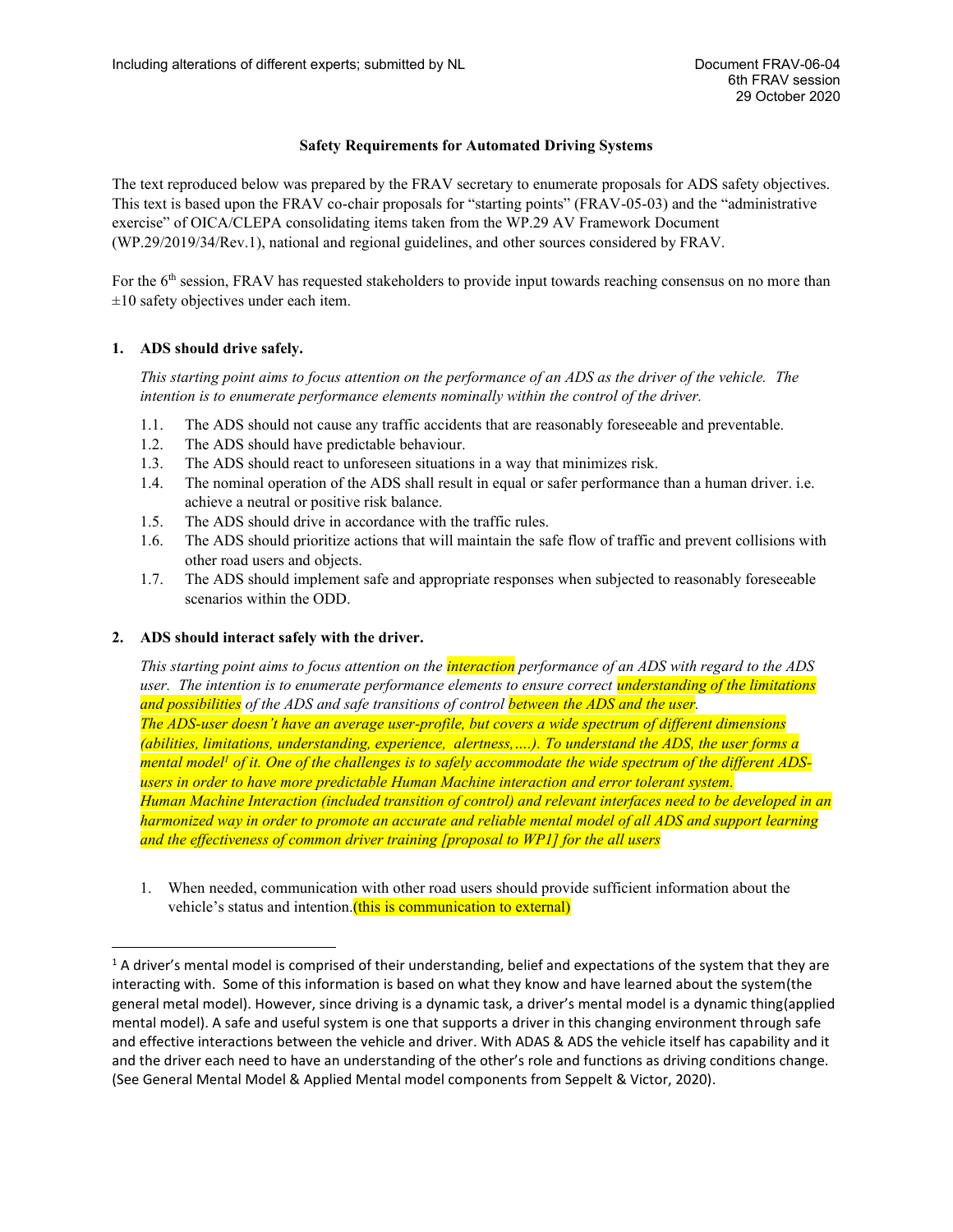- 2. The ADS provides a harmonized transition of control with harmonized defined states and interaction
- 3. The interaction between the ADS and the user needs to be developed according to harmonized HMI design principles in order to promote an accurate mental model the ADS and to prevent mode confusion between different car makers and models
- 4. The HMI should always clearly inform the user about the current operational status (operational, failure, etc.) in an unambiguous, salient and harmonized manner

On harmonized interaction and transition of control

- a. The human machine interaction and transition of control follow a safe, logical, understandable and consistent/ predictable pattern.
- b. The mode concept should be designed in a way that minimizes mode confusion at the user and system level.
- b.c. Means shall be provided to the user to deactivate or override the ADS in an easy manner. The ADS may however momentarily delay deactivation if safety is compromised by the immediate input of the user.[This second sentence needs rephrasing to better reflect the intentions]
- c.d. The ADS deactivation should only be performed when it has been verified that the user has taken over control.
- The system should be capable of transferring control back to the user in a safe manner. [comparable to a]
- d.a. When necessary the ADS should protect the vehicle control against inadvertent or undeliberate user intervention.
- The mode concept should be designed in a way that minimizes mode confusion at the user and system level.
- f. When the ADS is active it should be capable of determining the user's status and availability. (only when it is active?)
- g. The system should be capable of transferring control back to the user in a safe manner.
- $\frac{h}{g}$ . The system shall be able to determine whether or not the user has taken over.
- $\frac{1}{k}$ . The ADS shall remain active as long as the vehicle's user has not taken over, or the ADS has reached a Minimal Risk Condition (MRC).
- If the system is designed to request and enable the user to take over control under some circumstances, the ADS shall ensure through appropriate design and warnings that the user remains available to respond to the take-over request.
- j. If applicable, other activities than driving that are provided by the ADS to the user once the ADS is activated, shall be automatically suspended as soon as the ADS issues a transition demand or is deactivated.
- When necessary the ADS should protect the vehicle control against inadvertent or undeliberate user intervention.

## On harmonized Human Machine Interface

- a. The ADS should clearly and unambiguously indicate availability to be switched on.
- b. The ADS should always clearly inform user about the **current** operational status (operational, available, failure, etc.) in an unambiguous, salient and harmonized manner.
- c. The ADS continuously informs the user of its capability to perform the driving task.
- d.a. If applicable, other activities than driving that are provided by the ADS to the user once the ADS is activated, shall be automatically suspended as soon as the ADS issues a transition demand or is deactivated.
- e.a. If the system is designed to request and enable the user to take over control under some circumstances, the ADS shall ensure through appropriate design and warnings that the user remains available to respond to the take over request.
- $\pm d$ . Information shall be available to the vehicle's user that clearly defines their responsibilities, the procedures to comply with a takeover requests, and possible consequences if they do not comply.

*[Earlier text from FRAV-06-04, used in this proposal when marked green]*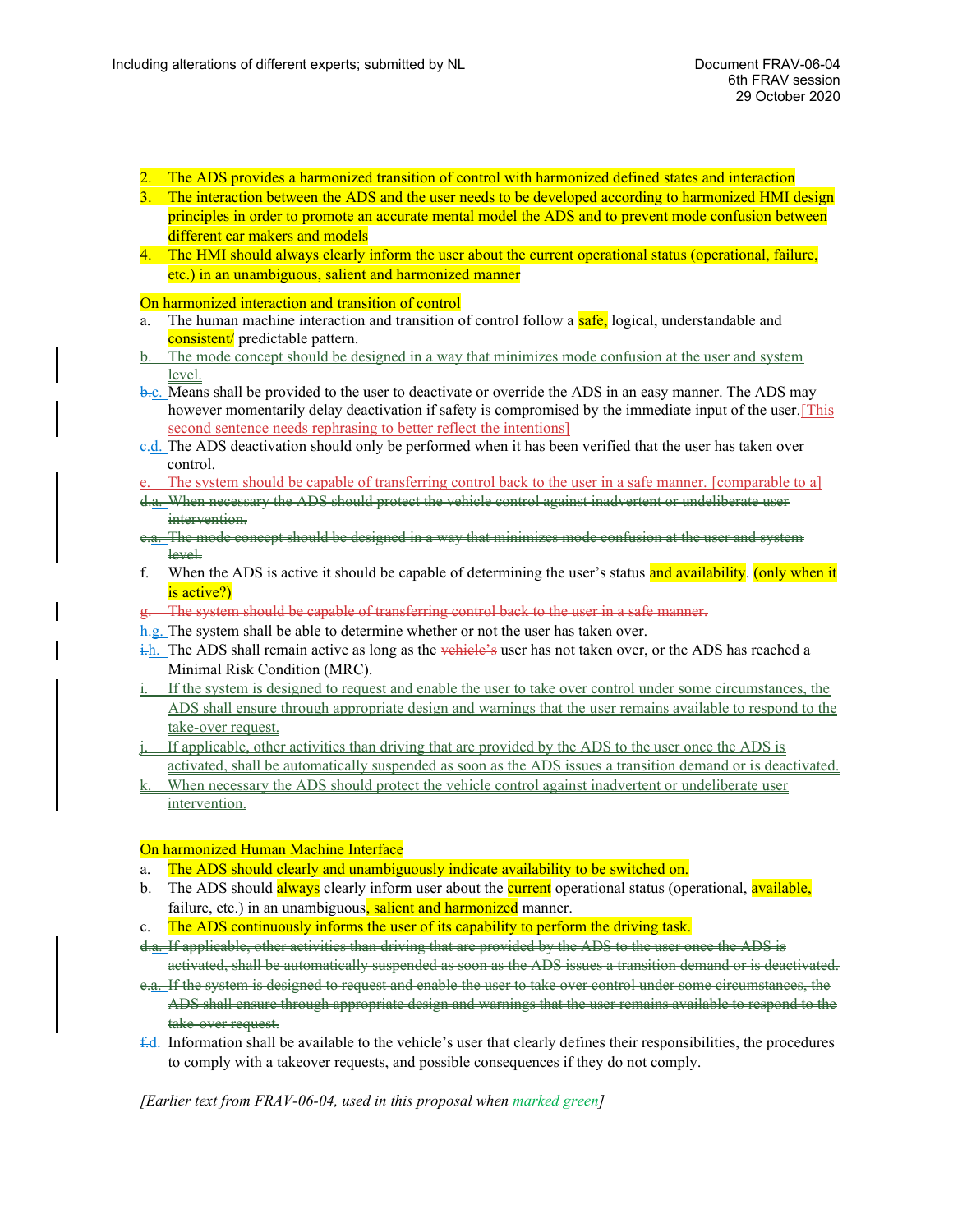- 2.1. The activation of the ADS should only be possible when the conditions of the ODD are met.
- 2.2. Means shall be provided to the user to deactivate or override the ADS in an easy manner. The ADS may however momentarily delay deactivation if safety is compromised by the immediate input of the user.
- 2.3. The ADS deactivation should only be performed when it has been verified that the user has taken over control.
- 2.4. When necessary the ADS should protect the vehicle control against inadvertent or undeliberate user intervention.
- 2.5. The mode concept should be designed in a way that minimizes mode confusion at the user and system level.
- 2.6. The ADS should clearly inform user about the operational status (operational, failure, etc.) in an unambiguous manner.
- 2.7. When the ADS is active it should be capable of determining the user's status.
- 2.8. If applicable other activities than driving that are provided by the ADS to the user once the ADS is activated, shall be automatically suspended as soon as the ADS issues a transition demand or is deactivated.
- 2.9. If the system is designed to request and enable the user to take over control under some circumstances, the ADS shall ensure through appropriate design and warnings that the user remains available to respond to the take-over request.
- 2.10. The system should be capable of transferring control back to the user in a safe manner.
- 2.11. The system shall be able to determine whether or not the user has taken over.
- 2.12. The ADS shall remain active as long as the vehicle's user has not taken over, or the ADS has reached a Minimal Risk Condition (MRC).
- 2.13. Information shall be available to the vehicle's user that clearly defines their responsibilities, the procedures to comply with a takeover requests, and possible consequences if they do not comply.

## **3. ADS should manage safety-critical situations.**

*This starting point aims to focus attention on the performance of an ADS in response to conditions that warrant exceptional reactions. The intention is to enumerate performance elements to ensure safe ADS responses to abrupt actions of other road users, incapacitation of the user, and unanticipated conditions (i.e., "emergency situations").*

- 3.1. The ADS shall communicate critical messages to vehicle's users and other road users when needed.
- 3.2. For ADS designed to operate with no driver present in the vehicle e.g. driverless shuttles, an audio and visual communication channel shall be provided to exchange emergency notifications.
- 3.3. The ADS should be equipped with appropriate technical measures that continuously monitor system performance, perform fault detection and hazard analysis, signal any detected malfunctions that affect the system performance, and ultimately take corrective actions or revert to a minimal risk condition when needed.
- 3.4. After detection of a first significant shock while driving (e.g. frontal collision with airbags triggering or lateral collision during an insertion), the vehicle should:
- 3.5. inhibit AD mode reactivation until proper operation has been verified,
- 3.6. immediately attempt to achieve a safe state in the best possible way, according to vehicle operational status and current situation
- 3.7. The ADS may also, simultaneously, request the user to takeover vehicle control if vehicle and current situation are sufficiently controllable.

## **4. ADS should safely manage failure modes.**

*This starting point aims to focus on the performance of an ADS in response to system failure modes. The intention is to enumerate performance elements related to failures that render the ADS incapable of performing the entire Dynamic Driving Task.*